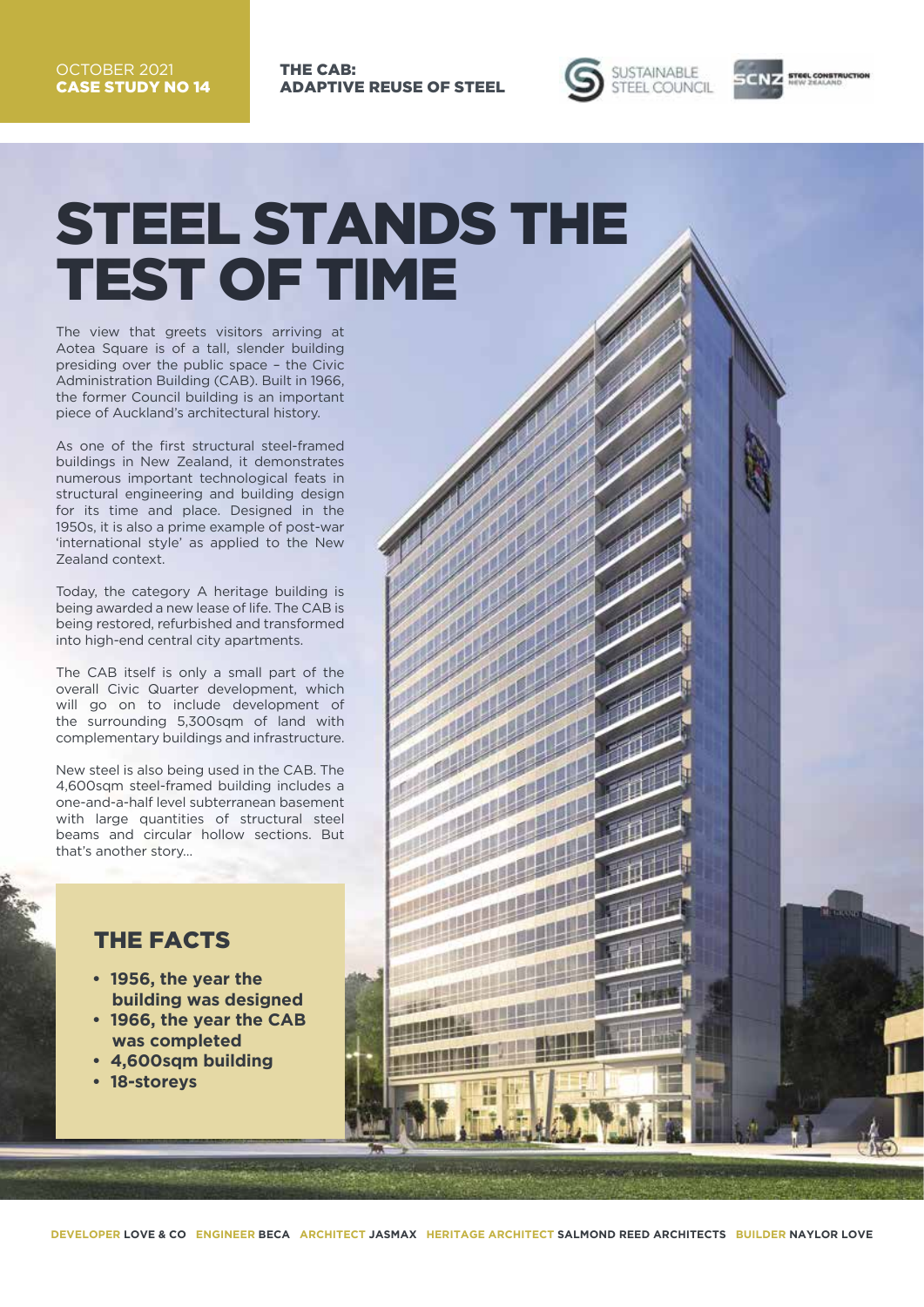#### DEVELOPER

Developer Love & Co, owned by John and Josephine Love, has a solid track record of retaining and repurposing existing buildings but the CAB is its first foray into the adaptive reuse of a structural steel frame. Central to this project was the need to preserve the heritage qualities of the building.

Retention of the CAB's 18-storey steel frame was fundamental to its successful refurbishment. Indeed, analysis showed the structure had good 'bones' and was well suited to its change of use to residential. Notably, the steel was in excellent condition thanks to its protective fire- and corrosion-resistant coatings, and the seismic-resisting steel moment frame, which was leading edge in its day, ably meets today's seismic requirements.

Another driver to retain the steel frame was the heritage angle. While the steel frame itself isn't designated 'special character', it has the shape of some of the key heritage elements contained within it, such as the terrazzo-topped stairs and landings, the double-height mezzanine and the rooftop terrace.

An added appeal of reusing the structural steel frame is the environmental sustainability factor. Reusing such a large portion of the building vastly reduces its carbon footprint. The resilient structure, which has been there for 55 years, is good to go for another 50 years.

#### ARCHITECT

The goal was to retain the essence of one of Auckland's earliest high-rise steel structures, which had become outmoded as a council office building. A feature of the structure was the fluted aluminium cladding system, which was fixed to the steel frame. Internally, the steel was contained, boxed in or hidden in the ceiling cavities.

Under the Unitary Plan, a new build of this scale on the site wouldn't have been possible; it would have dictated a different shape with a lower overall height. Fortunately, as an existing structure, the CAB is exempt.

The proportions of the building's footprint and the frame, with its regular shape and grid spacings, lends itself well to residential. The intertenancy walls are positioned on the grid lines, avoiding unwanted columns in the middle of the floor. It offers a variety of apartment configurations, from the fabulous penthouse down to a range of three-, two- and one-bedroom spaces.

The imperial-sized steel sections start at about 600-wide at the base of the building and taper up. Less strength is required towards the top of the structure so the steel becomes more slender. Holding up the roof, for example, are 100x100 posts, considerably smaller relative to the ground components. That slenderness isn't possible with timber or concrete. And it enables excellent views. Steel's slender nature allows more outlook from the apartments, particularly at the upper levels. It also impinges very little on the space requirements.

When it comes to ticking the green building box, reusing or repurposing a steel building has advantages over a new build. While maintaining a link to the past, such buildings can be shaped for the current and future environment. The key is to identify new uses for old structures. Many older buildings have sufficient height and spacing of columns and beams to allow easy repurposing. Flexibility is pivotal and steel has the advantage over other materials.

The good condition of the steel throughout the project required very little remedial work to ensure it lasts for the next 50 years. While the team had little reason to modify the structural frame, some secondary steel was modified to suit new layouts. A real benefit of steel is the ease with which it can be altered – steel is readily adapted by welding, cutting or shaping.

BELOW: THE STEEL WAS IN EXCELLENT CONDITION THANKS TO ITS PROTECTIVE FIRE- AND CORROSION-RESISTANT **COATINGS** 

"STEEL IS INHERENTLY MORE SUSTAINABLE *ITHAN OTHER* MATERIALS]. IT'S 100 PERCENT RECYCLABLE AND IT HAS AN ENDLESS LIFECYCLE. MY PERCEPTION OF STEEL HAS BEEN ENHANCED BY THIS EXPERIENCE OF REUSING THE EXISTING STEEL FRAME."

JOHN LOVE, MANAGING DIRECTOR, LOVE & CO.

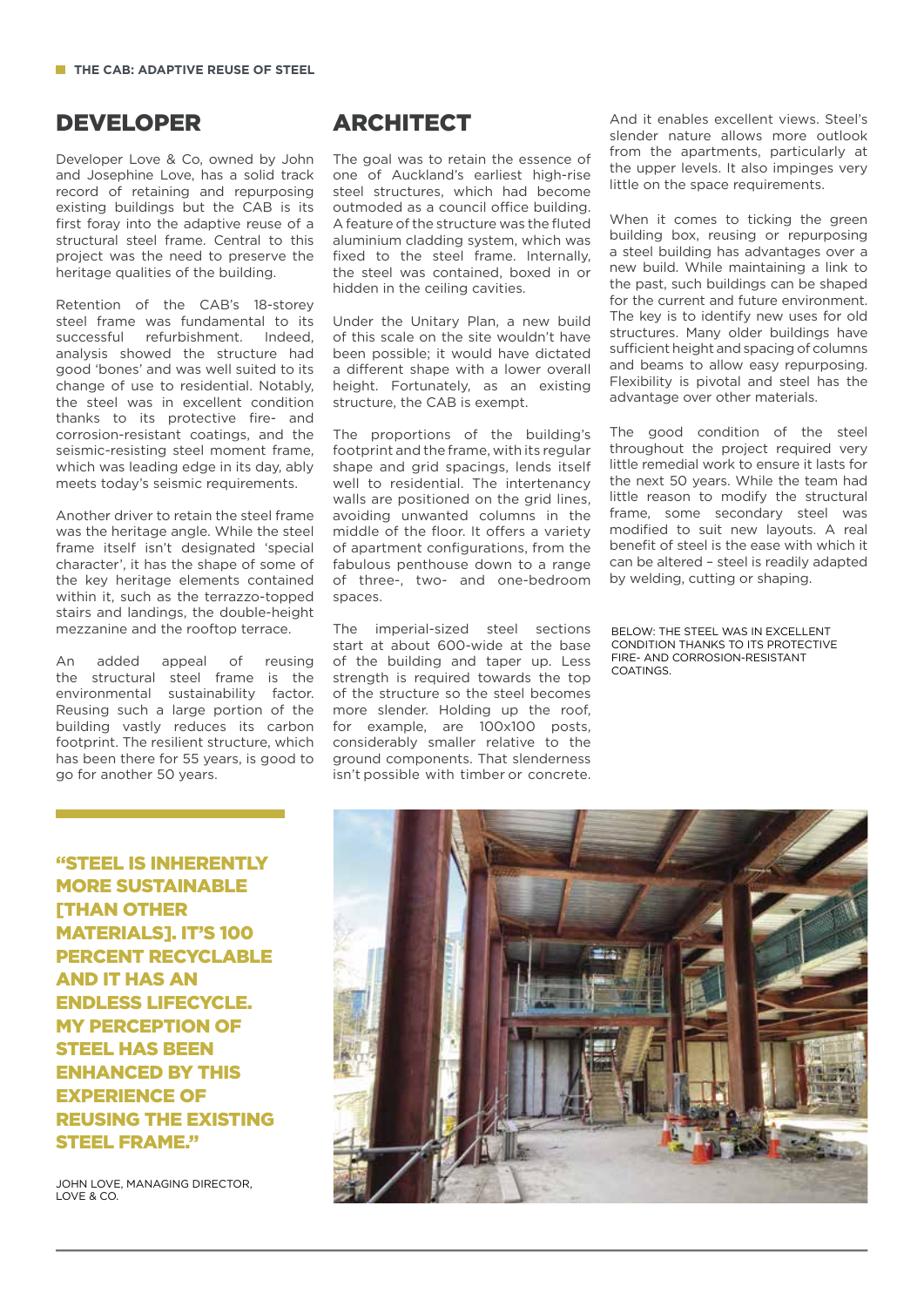"ADAPTIVE REUSE IS GOOD FOR THE PLANET. INSTEAD OF TAKING A KNOCK-IT-DOWN AND BUILD-A-NEW-ONE APPROACH, REPURPOSING BUILDINGS IS IMPORTANT FOR THE FUTURE. THE BEAUTY OF STEEL IS THAT IT IS READILY ADAPTABLE."

ANDY ANDERSON, PRINCIPAL, JASMAX

RIGHT: REUSING SUCH A LARGE PORTION OF THE BUILDING VASTLY REDUCES ITS CARBON FOOTPRINT.

BOTTOM RIGHT: MINOR RETROFITS WERE REQUIRED TO THE STAIRCASES, WHICH ARE A HERITAGE FEATURE, TO ENSURE THEY WOULDN'T IMPACT THE BUILDING'S SEISMIC PERFORMANCE.

#### ENGINEER

An engineering survey coupled with comprehensive records from the original construction, which included welding reports and construction photos, showed that the structure was built to a high level of dimensional accuracy. It instilled the team with confidence that the original design was undertaken competently.

Considerable testing of materials was carried out to confirm the structure's properties: steel of various thicknesses was extracted to test things like yield strength; bolts were removed and tested for chemical composition; some weld testing was completed. And during the removal of existing finishes, the team did spot checks on the dimensions of existing elements, compared them to the original plans and confirmed they were good.



The painted steel frame's condition was of particular importance, specifically any sign of corrosion. Calculated corrosion rates showed that the existing paint system didn't require any upgrade although some additional corrosion protection was undertaken for elements at the perimeter.

Beca undertook a seismic assessment of the building's primary structural system to determine if its likely performance in an earthquake stacks up with today's standards – it passed with flying colours.

But the staircases, which are connected to the floors, required some modifications. The staircases are a heritage feature – the stairs, stringers and handrails were carefully designed and detailed by the architect of the day. As a building rocks during an

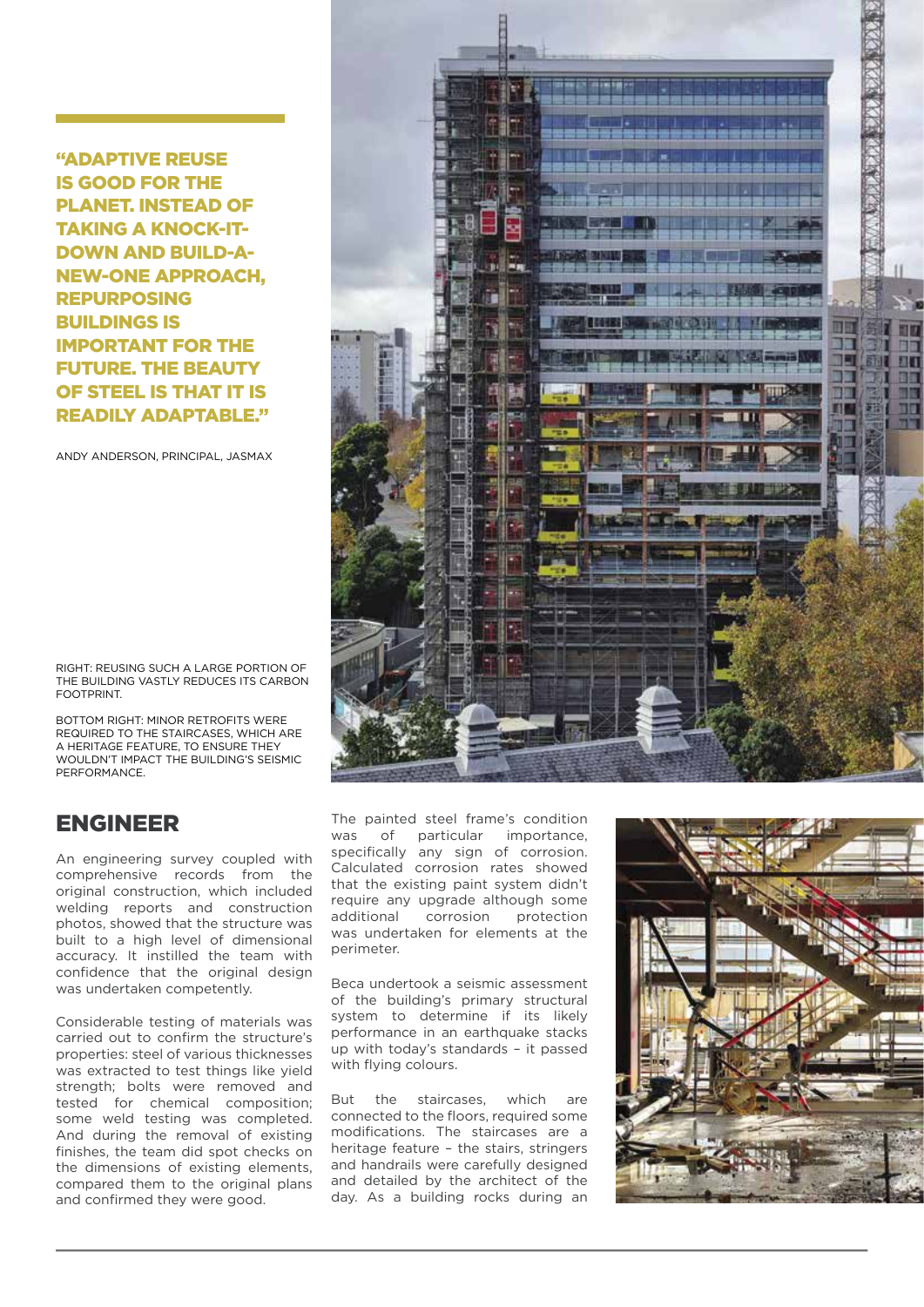

A SEISMIC ASSESSMENT OF THE BUILDING'S PRIMARY STRUCTURAL SYSTEM SHOWED THAT ITS LIKELY PERFORMANCE IN AN EARTHQUAKE STACKS UP WELL WITH TODAY'S STANDARDS.

"REUSING THE STEEL AND NOT HAVING TO INCORPORATE ANY MORE ENERGY, THAT'S REWARDING. AND THERE IS NO CARBON TO ACCOUNT FOR WITH THE STEEL FRAME, IT'S ALREADY BEEN ACCOUNTED FOR."

NEIL HORSFIELD, GENERAL MANAGER – STRUCTURES, BECA

earthquake the floors slide relative to one another and it was important that the stairs didn't attract load as a result. So, the team recommended relatively minor retrofits to ensure the staircases wouldn't impact the building's seismic performance.

Preserving the heritage qualities was a challenge for some elements, for example, the façade. The building boasted one of the first uses of an aluminium curtain wall as a façade system but it wasn't in a condition to be reused so it has been recreated.

A real benefit of the steel moment frame is that it's inherently more stable. It meant that the floors could be pulled out and replaced without affecting the stability of the primary steel structure.

An advantage of replacing the floors was that the slab panel method could be used to demonstrate that fire protection wasn't required for the entire steel frame, just the primary structure of columns and beams.

## BUILDER

When Naylor Love approached the CAB project it was prepared for the unexpected – as with any refurbishment work there is always an element of the unknown.

Any issues with a new build can be dealt with on the drawing board before getting to site. But, with an existing building, some issues only become apparent on site and the team has to adapt.

For example, the CAB's ceiling spaces were tighter than anticipated and the steel that the team assumed would be common all the way down isn't. Some areas required plans to be adjusted on the fly to accommodate the building services, which wasn't easy when working to a floor-by-floor programme.

All of the building is effectively bolted together, as opposed to being a welded structure. The team found that the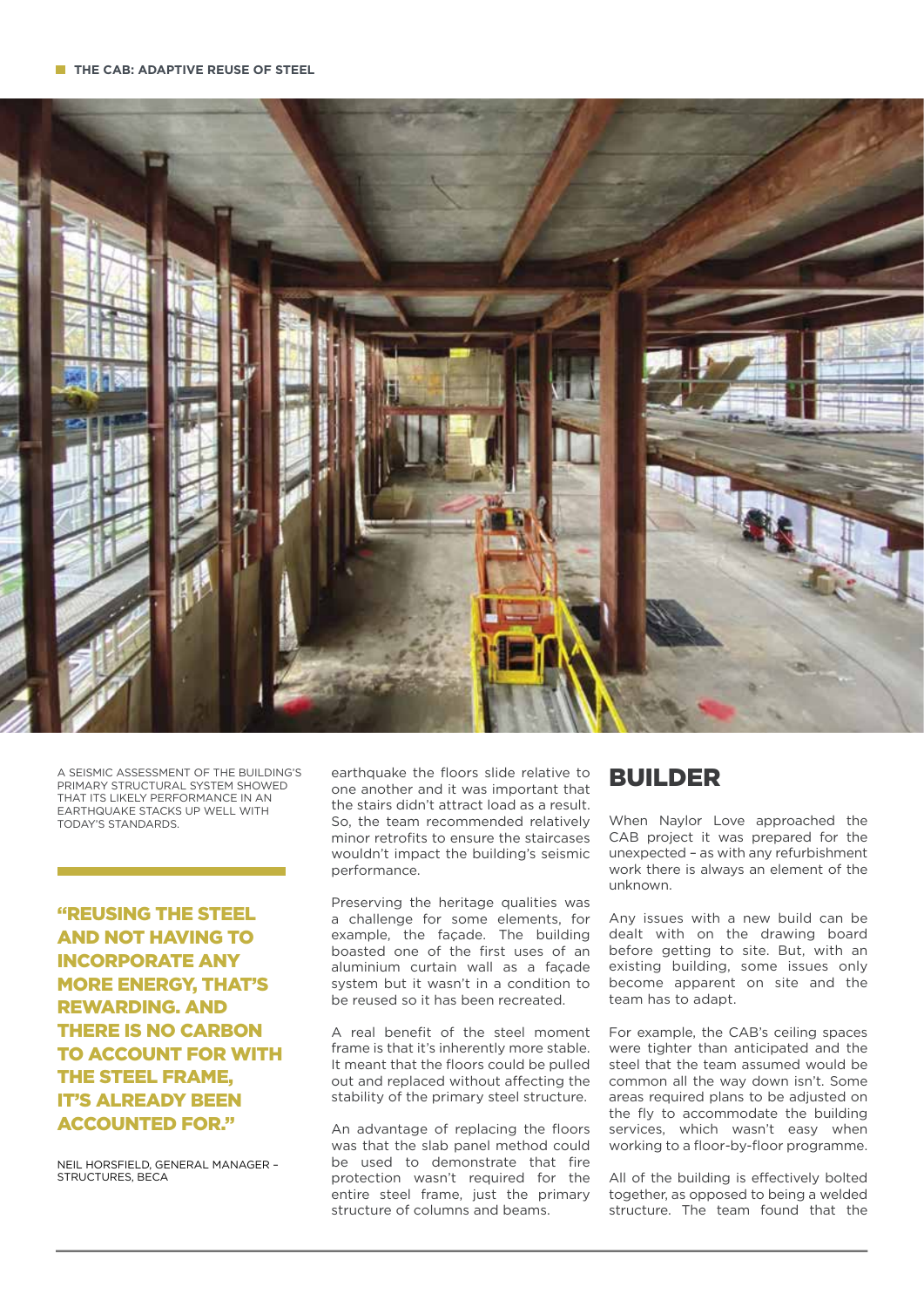



ABOVE: THE STRUCTURAL STEEL ELEMENTS OF THE CAB WERE FOUND TO BE VERY SOUND.

LEFT: THE BUILDING WAS STRIPPED BACK TO BARE STEEL AND THE TEAM WORKED IN BLOCKS OF FOUR FLOORS FROM THE TOP DOWN, REMOVING THE OLD FLOORS AND REPLACING WITH A STEEL COMPOSITE FLOORING SYSTEM.

structural steel elements of the CAB are very sound; however, the same couldn't be said for the concrete floors, which weren't fit for purpose in a residential setting because the acoustic rating between apartments was poor. The team considered various techniques to try to compensate for the lack of acoustic performance but, ultimately, it came down to time and cost, and it was better to take out the floors and start again.

It meant the building had to be stripped back to bare steel. It's not ideal to be 18 storeys in the air, demolishing floors. To maintain stability, the team worked in blocks of four floors, removing the old flooring and replacing with Tray-dec, a steel composite flooring system. But first, the entire building was scaffolded. It was a top-down programme because the roof and the parapet had to be redone before the team could progress.

A large part of the project was bringing the steel's corrosion- and fire-protection coatings up to today's standards. The modern passive fire techniques now used vary throughout the building from applying intumescent paint and cementitious coatings to boxing in the steel.

The existing corrosion protection was left intact except for sections the team needed to work on. Here, the steel first had to be 'cleaned' locally. A paint removal system called Peel Away was used. The adhesive product is applied to the structural steel, left for a time then removed along with the coating.

The process doesn't produce dust so avoided the need for isolation zones around the steel. For example, a 250x250mm hole through a beam required cleaning on just one metre either side of the penetration. It's not significant compared to the overall size of the building, but it's slow work and a process that can't be hurried.

"IT'S A SERIOUSLY STRONG EXISTING STRUCTURE, WELL CAPABLE OF WHAT IT WAS INTENDED TO DO AND MORE; IT'S ABLE TO ACCOMMODATE THE CHANGE OF USE AND, AS A RESULT, IS A MUCH MORE SUSTAINABLE METHOD OF CONSTRUCTION."

PATRICK KAVANAGH, PROJECT MANAGER, NAYLOR LOVE